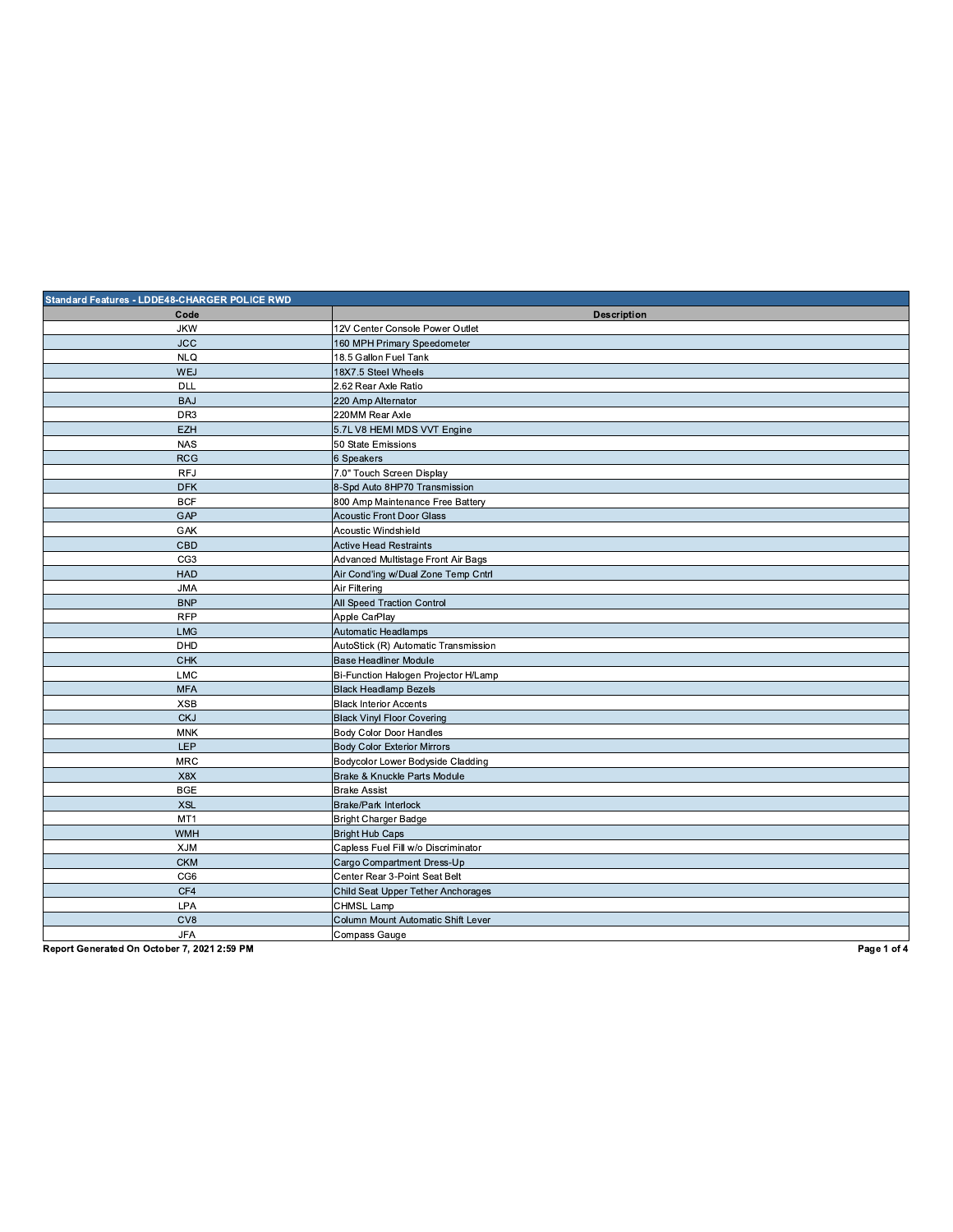| Standard Features - LDDE48-CHARGER POLICE RWD |                                            |  |
|-----------------------------------------------|--------------------------------------------|--|
| Code                                          | <b>Description</b>                         |  |
| DS8                                           | <b>Conventional Differential Rear Axle</b> |  |
| LAT                                           | Custom Defined Color Display Monitor       |  |
| X82                                           | Door Parts Module                          |  |
| <b>JJB</b>                                    | Dual Note Electric Horns                   |  |
| <b>NER</b>                                    | Dual Rear Exhaust                          |  |
| <b>SBL</b>                                    | <b>Electric Power Steering</b>             |  |
| <b>BNS</b>                                    | <b>Electronic Roll Mitigation</b>          |  |
| <b>BNB</b>                                    | <b>Electronic Stability Control</b>        |  |
| <b>XAX</b>                                    | Engine Hour Meter                          |  |
| <b>XXW</b>                                    | Engine Mount Heat Shield                   |  |
| <b>NHA</b>                                    | Engine Oil Cooler                          |  |
| <b>CFW</b>                                    | <b>Fixed Rear Seat</b>                     |  |
| <b>GBC</b>                                    | Front & Rear Solar Control Glass           |  |
| <b>LCK</b>                                    | Front Dome Lamp                            |  |
| X8W                                           | Front Fascias Parts Module                 |  |
| CGD                                           | Front Height Adjust Shoulder Belts         |  |
| LAX                                           | Front Passenger Seat Belt Alert            |  |
| X89                                           | Front Suspension Damper Parts Module       |  |
| X84                                           | Front Suspension Parts Module              |  |
| <b>TBW</b>                                    | Full Size Spare Tire                       |  |
| <b>MCH</b>                                    | Gloss Black Fascia Applique                |  |
| MAE                                           | Gloss BIK Grille-Gloss Blk Xhairs          |  |
| <b>LBC</b>                                    | Glove Box Lamp                             |  |
| <b>TZA</b>                                    | Goodyear Brand Tires                       |  |
| RF <sub>5</sub>                               | Google Android Auto                        |  |
| <b>JLP</b>                                    | GPS Antenna Input                          |  |
| Z1F                                           | GVW Rating - 5500#                         |  |
| $*$ C8                                        | HD Cloth Bucket & Rear Bench Seats         |  |
| <b>SDB</b>                                    | <b>Heavy Duty Suspension</b>               |  |
| NZ <sub>5</sub>                               | High Speed Engine Controller               |  |
| <b>BNG</b>                                    | <b>Hill Start Assist</b>                   |  |
| <b>BPT</b>                                    | Hydraulic Assist Brake Booster             |  |
| <b>JKK</b>                                    | Inside Emergency Trunk Lid Release         |  |
| <b>JAA</b>                                    | <b>Instrument Panel</b>                    |  |
| X81                                           | Instrument Panel Parts Module              |  |
| <b>RTF</b>                                    | Integrated Center Stack Radio              |  |
| <b>XRB</b>                                    | Integrated Voice Command w/Bluetooth       |  |
| <b>RDL</b>                                    | Integrated Window Antenna                  |  |
| SCV                                           | Leather Wrapped Steering Wheel             |  |
| LM <sub>5</sub>                               | LED Daytime Running Lamps                  |  |
| <b>SER</b>                                    | Load Leveling and Height Control           |  |
| RS <sub>6</sub>                               | Media Hub (2 USB, Aux)                     |  |
| <b>CUM</b>                                    | Mini Floor Console                         |  |

Page 2 of 4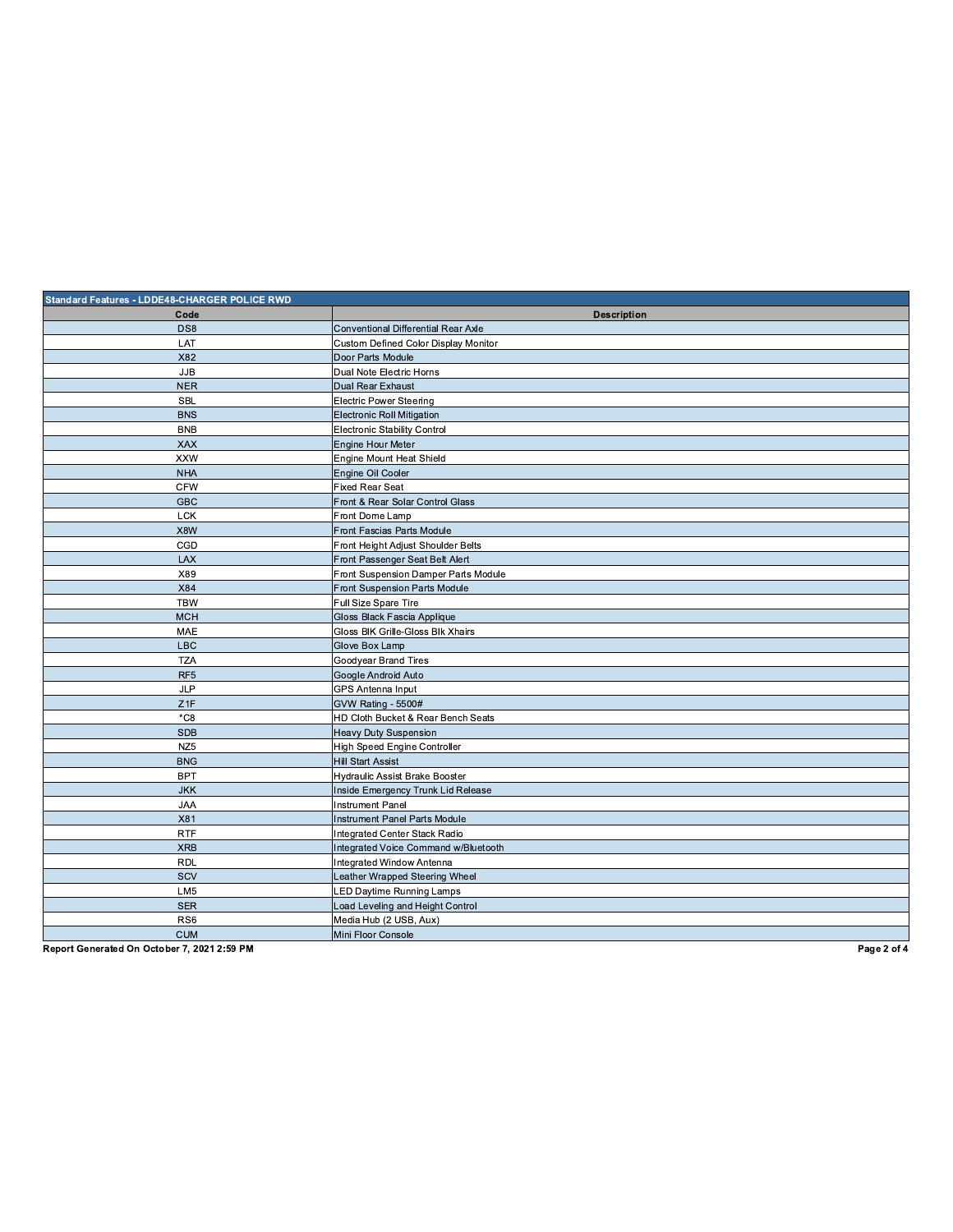| Standard Features - LDDE48-CHARGER POLICE RWD |                                       |  |
|-----------------------------------------------|---------------------------------------|--|
| Code                                          | <b>Description</b>                    |  |
| <b>APA</b>                                    | Monotone Paint                        |  |
| RG8                                           | No Radio Amplifier                    |  |
| XA8                                           | Non Adjustable Pedals                 |  |
| LAH                                           | <b>Outside Temp Display</b>           |  |
| <b>TWW</b>                                    | P225/60R18 BSW Performance Tires      |  |
| <b>XAA</b>                                    | ParkSense Rear Park Assist System     |  |
| XAC                                           | ParkView Rear Back-up Camera          |  |
| <b>CSR</b>                                    | Passenger Assist Handles              |  |
| <b>NEA</b>                                    | Performance Exhaust                   |  |
| BR <sub>9</sub>                               | Police ABS 4-Wheel Hd Disc Brakes     |  |
| AHB                                           | Police Group                          |  |
| <b>JPS</b>                                    | Power 6-Way Driver Seat               |  |
| <b>JKY</b>                                    | Power Accessory Delay                 |  |
| <b>GTF</b>                                    | Power Mirrors w/Manual Foldaway       |  |
| X87                                           | Power Train Parts Module              |  |
| <b>JPC</b>                                    | Power Trunklid Release                |  |
| GX4                                           | <b>Pushbutton Start</b>               |  |
| JP3                                           | Pwr Front Windows, 1-Touch, Up & Down |  |
| <b>XSK</b>                                    | R134A A/C Refrigerant                 |  |
| <b>BHC</b>                                    | Rain Brake Support                    |  |
| <b>BHD</b>                                    | Ready Alert Braking                   |  |
| <b>GXT</b>                                    | Rear Door Child Protection Locks      |  |
| X8U                                           | Rear Fascias Parts Module             |  |
| X91                                           | Rear Suspension Damper Parts Module   |  |
| X85                                           | Rear Suspension Parts Module          |  |
| <b>GNA</b>                                    | Rear View Day/Night Mirror            |  |
| <b>GFA</b>                                    | Rear Window Defroster                 |  |
| LHL                                           | Remappable Steering Wheel Buttons     |  |
| GXD                                           | Remote Proximity Keyless Entry        |  |
| <b>AXR</b>                                    | <b>Secure Park</b>                    |  |
| GXX                                           | Sentry Key Theft Deterrent System     |  |
| <b>XDK</b>                                    | Severe Duty Engine Cooling            |  |
| GAM                                           | Solar Control Glass                   |  |
| AHV                                           | <b>Special Service Group</b>          |  |
| <b>NHM</b>                                    | Speed Control                         |  |
| <b>JPH</b>                                    | Speed Sensitive Power Locks           |  |
| LNQ                                           | Spot Lamp Wiring Prep.                |  |
| <b>RDZ</b>                                    | Steering Wheel Mounted Audio Ctrls    |  |
| <b>GNC</b>                                    | Sun Visors w/Illum Vanity Mirrors     |  |
| CJ <sub>2</sub>                               | Supp. Side Curtain Frt/Rr Air Bags    |  |
| CJ1                                           | Supplemental Frt Seat Side Air Bags   |  |
| <b>SUE</b>                                    | Tilt/Limited Telescope Steering Col   |  |
| <b>XBN</b>                                    | <b>Tip Start</b>                      |  |

Page 3 of 4